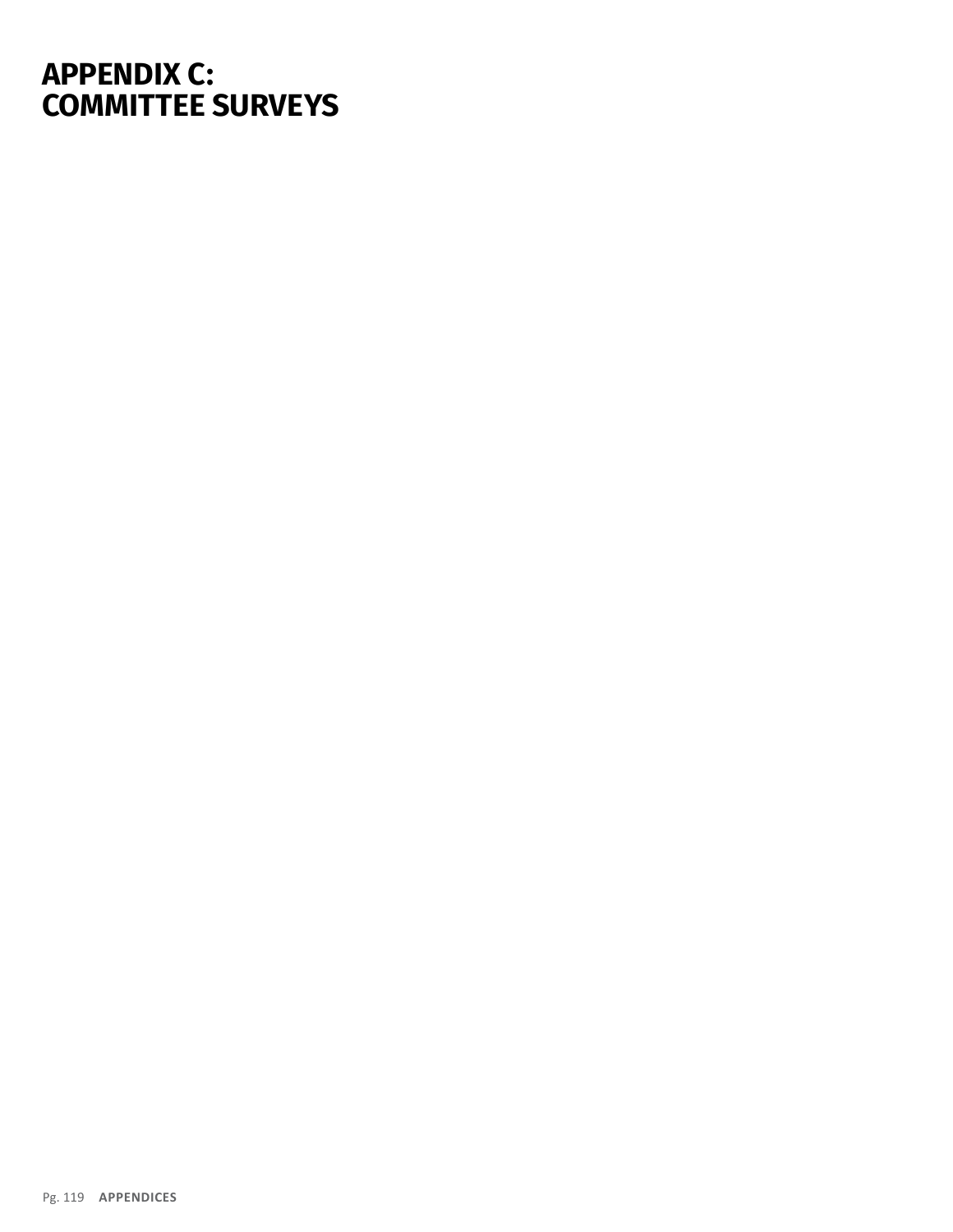# **SCAG Advisory Committee for Mobility** Innovations: Workshop #1 Survey

Please complete this form in advance of the Advisory Committee's first workshop. We will share aggregated data during the convening. If you have questions or concerns, please contact Riley O'Brien at riley@estolanoadvisors.com.

\* Required

#### 1. Name \*

#### 2. Organization \*

### *Mark only one oval.*

| Alliance for Community Transit-Los Angeles (ACT-LA)<br>Skip to question 4                    |
|----------------------------------------------------------------------------------------------|
| Asian Pacific Islander Forward Movement<br>Skip to question 4                                |
| Kennedy Commission Skip to question 4                                                        |
| Koreatown Immigrant Workers Alliance (KIWA)<br>Skip to question 4                            |
| Long Beach Gray Panthers<br>Skip to question 4                                               |
| Los Angeles Black Worker Center<br>Skip to question 4                                        |
| Pacoima Beautiful<br>Skip to question 4                                                      |
| People for Mobility Justice (PMJ)<br>Skip to question 4                                      |
| Safe Routes Partnership<br>Skip to question 4                                                |
| Santa Ana Active Streets<br>Skip to question 4                                               |
| Southeast LA (SELA) Collaborative<br>Skip to question 4                                      |
| Southern California Resource Services for Independent Living (SCRS-IL)<br>Skip to question 4 |
| Strategic Actions for a Just Economy (SAJE)<br>Skip to question 4                            |
| Other<br>Skip to question 3                                                                  |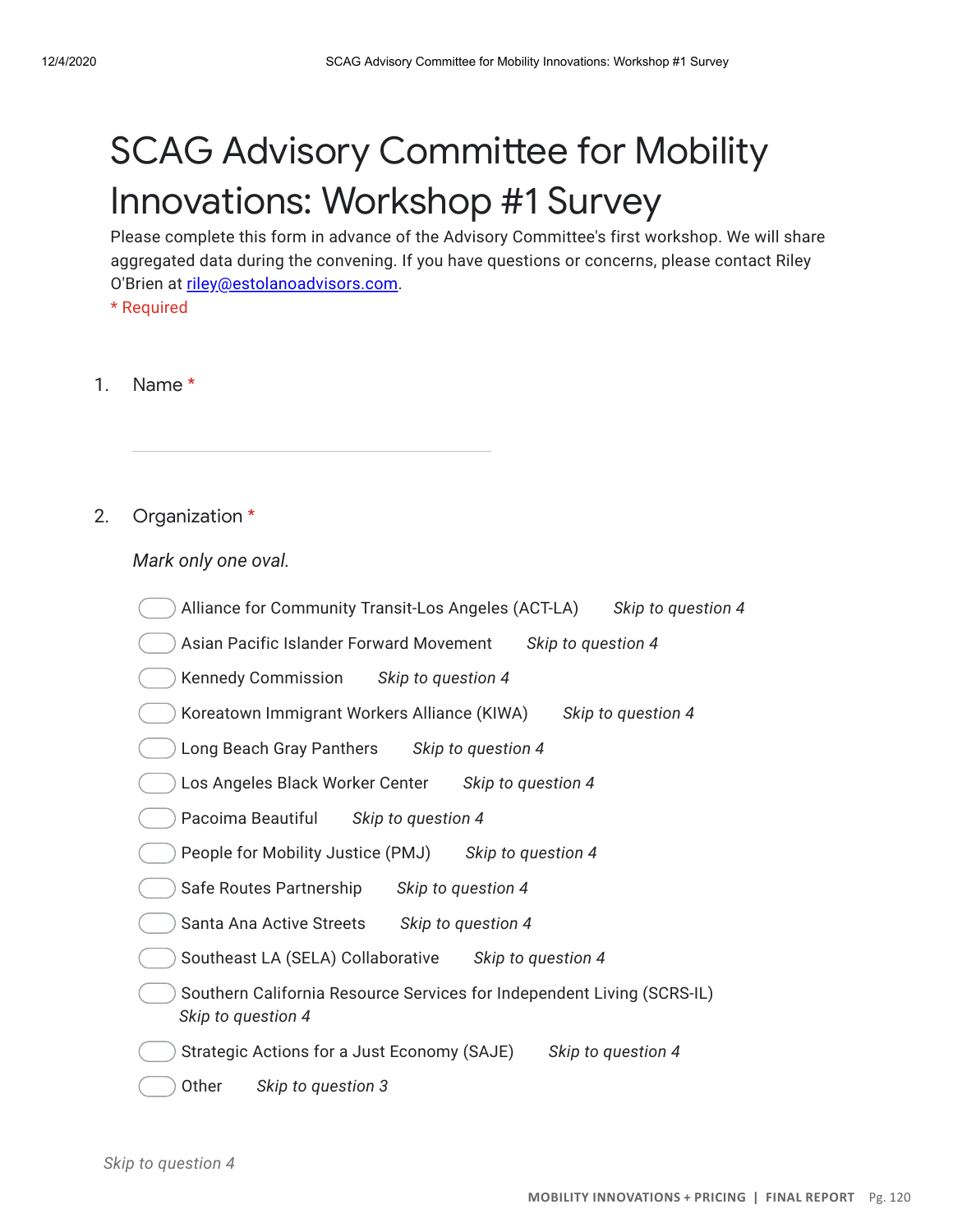| Organization | You selected "Other" from the organization pull down menu. Please let us know what<br>organization you're with. |
|--------------|-----------------------------------------------------------------------------------------------------------------|
| Name         |                                                                                                                 |

3. Organization Name \*

*Skip to question 4*

Transportation **Priorities** 

SCAG and the consultant team would like to a get a sense of what transportation issues Committee members and their organizations prioritize.

4. Which of the following transportation issues are priorities for your organization and/or its members? \*

*Mark only one oval per row.*

|                                                                                                   | <b>Higher Priority</b> | <b>Lower Priority</b> |
|---------------------------------------------------------------------------------------------------|------------------------|-----------------------|
| <b>Public Transit</b>                                                                             |                        |                       |
| Affordable Housing and Anti-Displacement                                                          |                        |                       |
| Environmental Justice and Public Health                                                           |                        |                       |
| Active Transportation (i.e., bicycling, walking,<br>and rolling)                                  |                        |                       |
| <b>Road Pricing</b>                                                                               |                        |                       |
| Freight and Goods Movement (e.g., long-haul<br>trips, local deliveries)                           |                        |                       |
| Law Enforcement and Policing                                                                      |                        |                       |
| Vulnerable Road Users (e.g., youths, seniors,<br>individuals with access and functional<br>needs) |                        |                       |
| <b>Economic and Workforce Development</b>                                                         |                        |                       |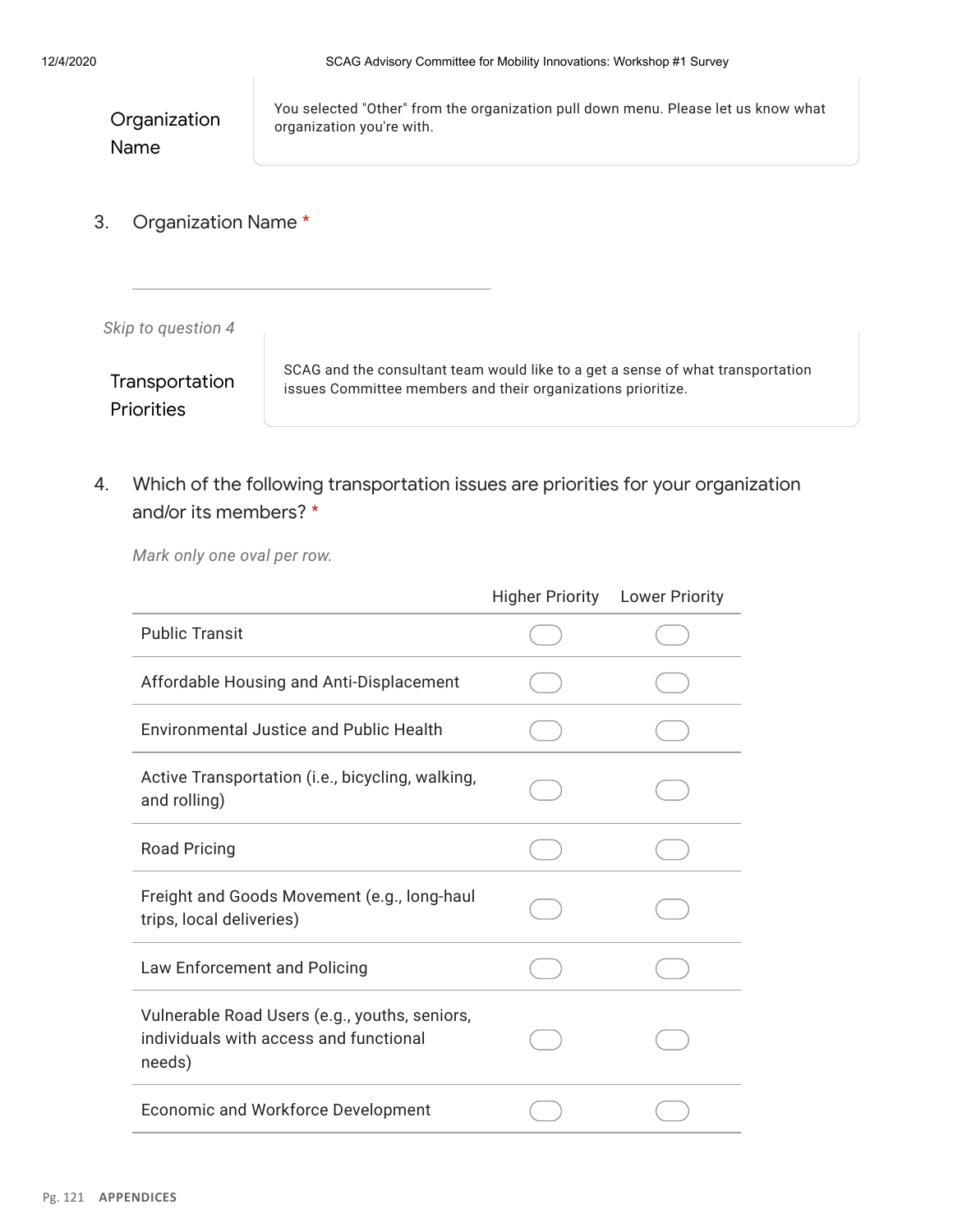5. Does your organization have a "higher priority" item that was not included in the previous question? \*

*Mark only one oval.*

- - Yes *Skip to question 6*
	- No *Skip to question 7*

### *Skip to question 7*

## Transportation Priorities: Free Response

6. Please describe the your high-priority transportation issue(s) below:

| Skip to question 7                                                   |                                                                                                                                                                                                                                                                                       |
|----------------------------------------------------------------------|---------------------------------------------------------------------------------------------------------------------------------------------------------------------------------------------------------------------------------------------------------------------------------------|
| Familiarity with<br>Pricing, Zero-<br><b>Emissions Areas.</b><br>and | These questions will help the team gauge Committee members' experience and<br>familiarity with specific mobility concepts. There isn't a right or wrong answer,<br>so please give an honest assessment. We'll check in after the workshops are<br>complete to see how things shifted. |
| Transportation                                                       |                                                                                                                                                                                                                                                                                       |
| Finance                                                              |                                                                                                                                                                                                                                                                                       |

7. How much do you know about road pricing? \* See this article (http://bit.ly/2GyMyPh) for a description of pricing

## *Mark only one oval.*

- I am not familiar with this concept
- ) I am somewhat familiar with pricing
- $)$  I am well-informed about this issue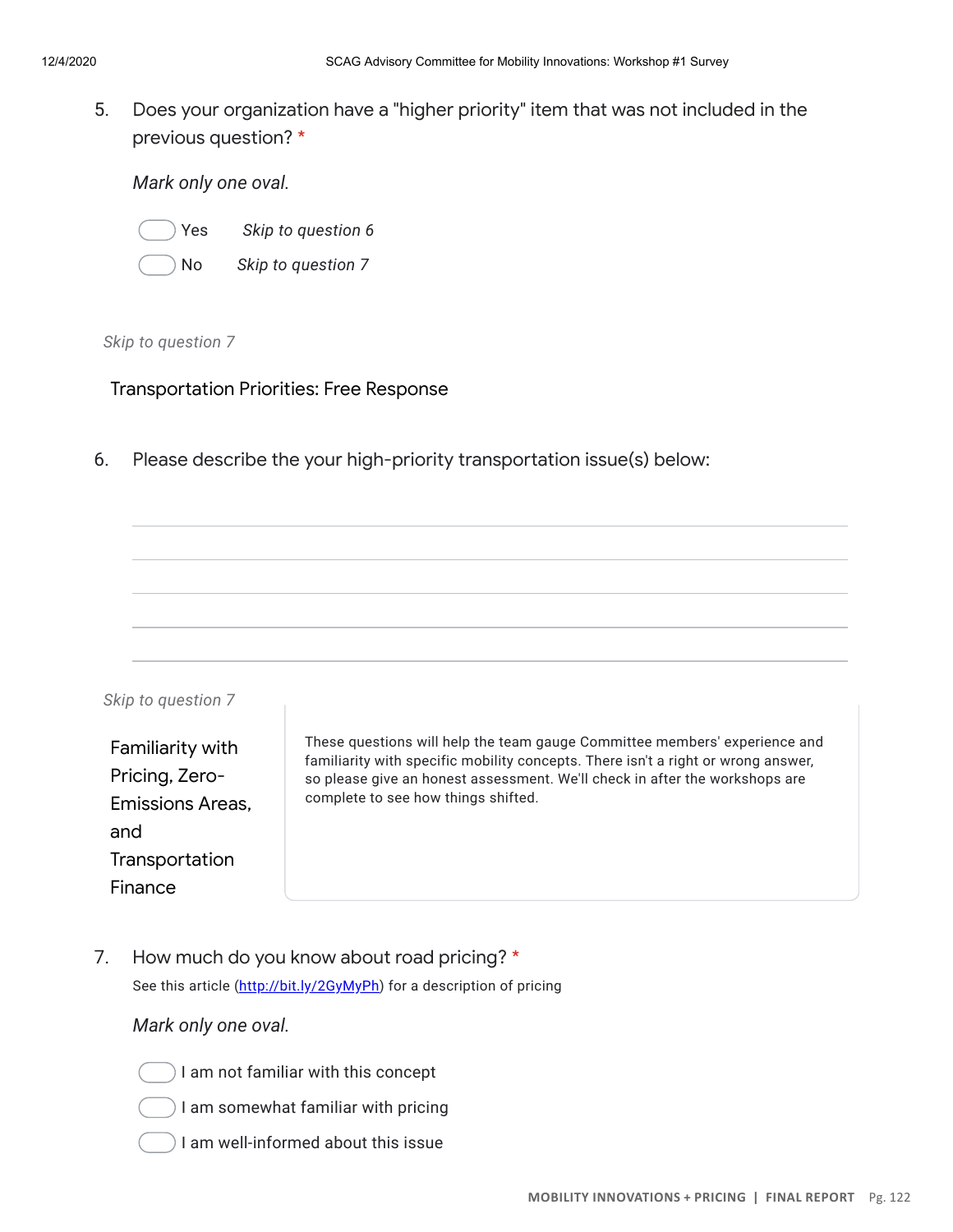8. How much do you know about low- or zero-emission zones? \* See this article (http://bit.ly/37EGWPw) for a description of a clean or low-emission zone

### *Mark only one oval.*

- I am not familiar with this concept
- I am somewhat familiar with zero emissions areas
- I am very familiar with the concept
- 9. How much do you know about transportation finance? \*

See the 2016 Regional Transportation Plan/Sustainable Communities Strategy (http://bit.ly/2GWQ9qE) for a summary of transportation finance in Southern California.

#### *Mark only one oval.*

I'm not sure how we fund our transportation system

I know we pay gas taxes, registration fees, and local sales taxes to finance our transportation -- but not much beyond that

) I understand how federal, state, regional, and local revenue streams fund our transportation system

*Skip to question 10*

Where You Stand

Tell us what your stance is on the following issues. These responses will be aggregated and made anonymous.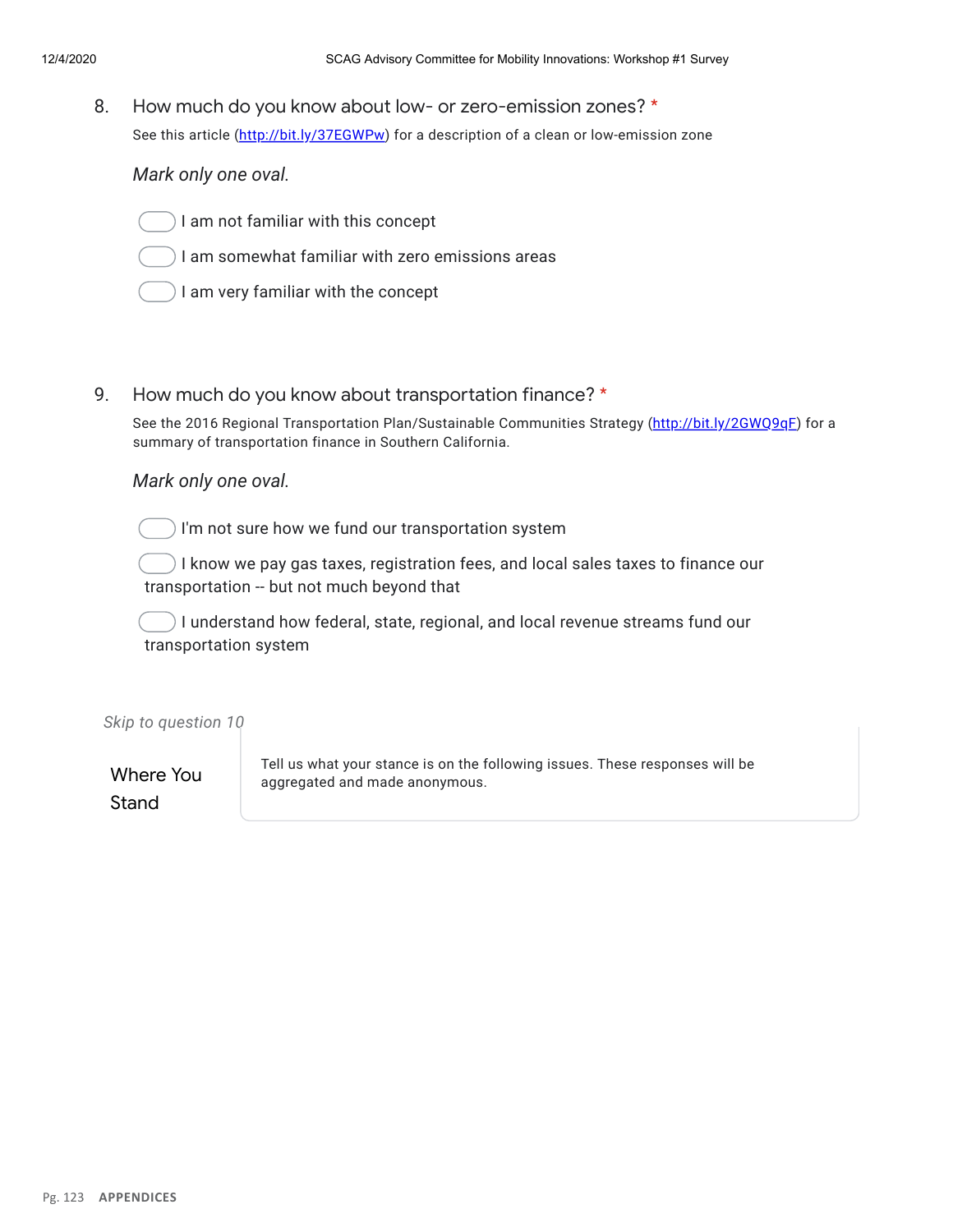#### 10. Our transportation system is fair and benefits most people regardless of . . . \*

*Mark only one oval per row.*

|                          | Agree Disagree |
|--------------------------|----------------|
| <b>Disability Status</b> |                |
| Age                      |                |
| Gender                   |                |
| Income                   |                |
| Race                     |                |

11. Road pricing will make our transportation system more equitable. \*

*Mark only one oval.*

- Highly Likely Somewhat Likely Somewhat Unlikely Highly Unlikely
- Not Sure
- 12. Road pricing will provide benefits for historically underserved communities. \*

*Mark only one oval.*

Highly Likely

- Somewhat Likely
- Somewhat Unlikely
- Highly Unlikely
- Not Sure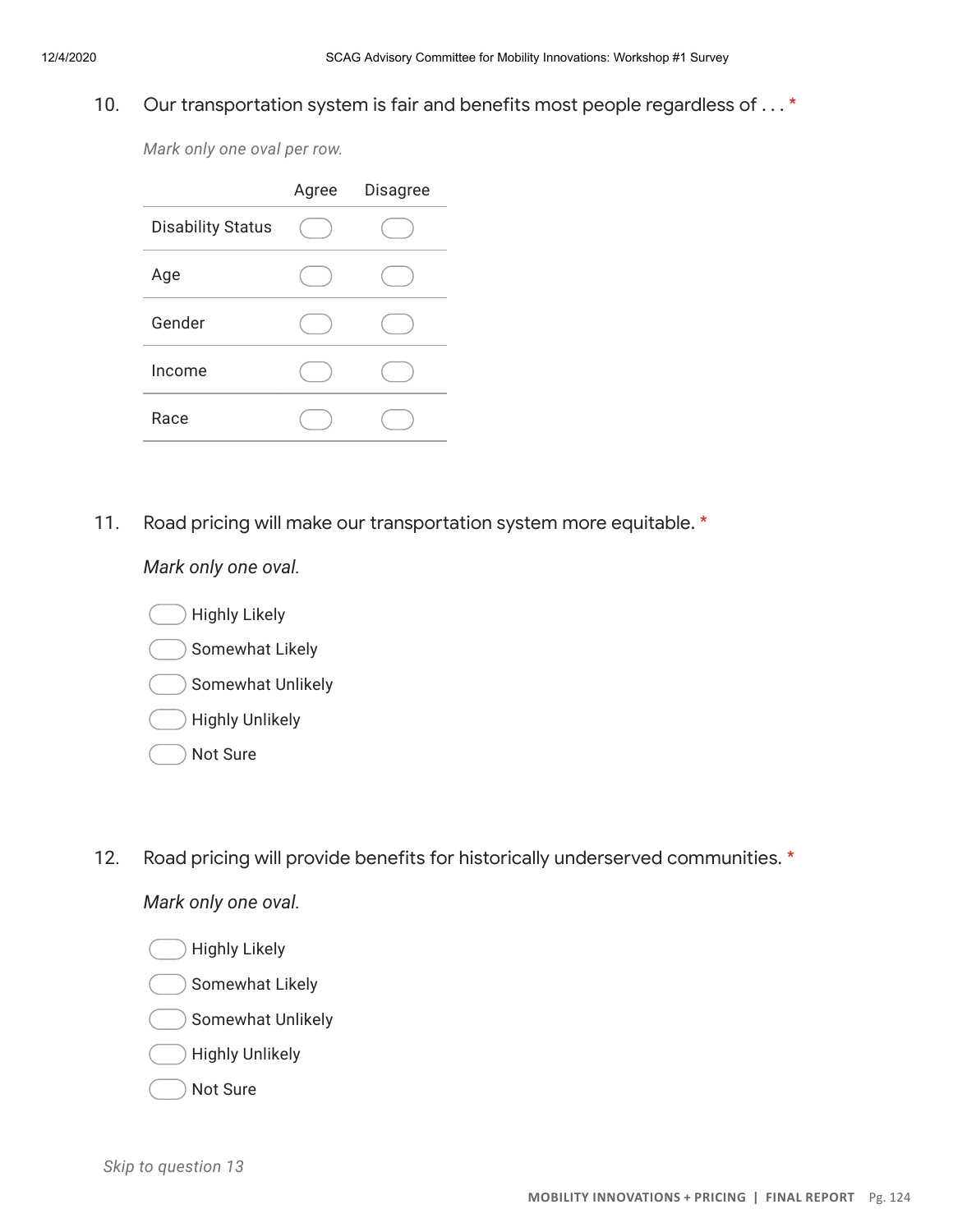| Workshop Goals & |
|------------------|
| <b>Topics</b>    |

Let us know what you'd like to get out of the workshop and any topics you'd like us to cover.

13. Please share your goals for the first workshop \*

14. Please describe any topics or subject areas you would like to address during the workshop \*

*Skip to question 15*

Dietary Restrictions

15. Please let us know if you have any dietary restrictions

This content is neither created nor endorsed by Google.

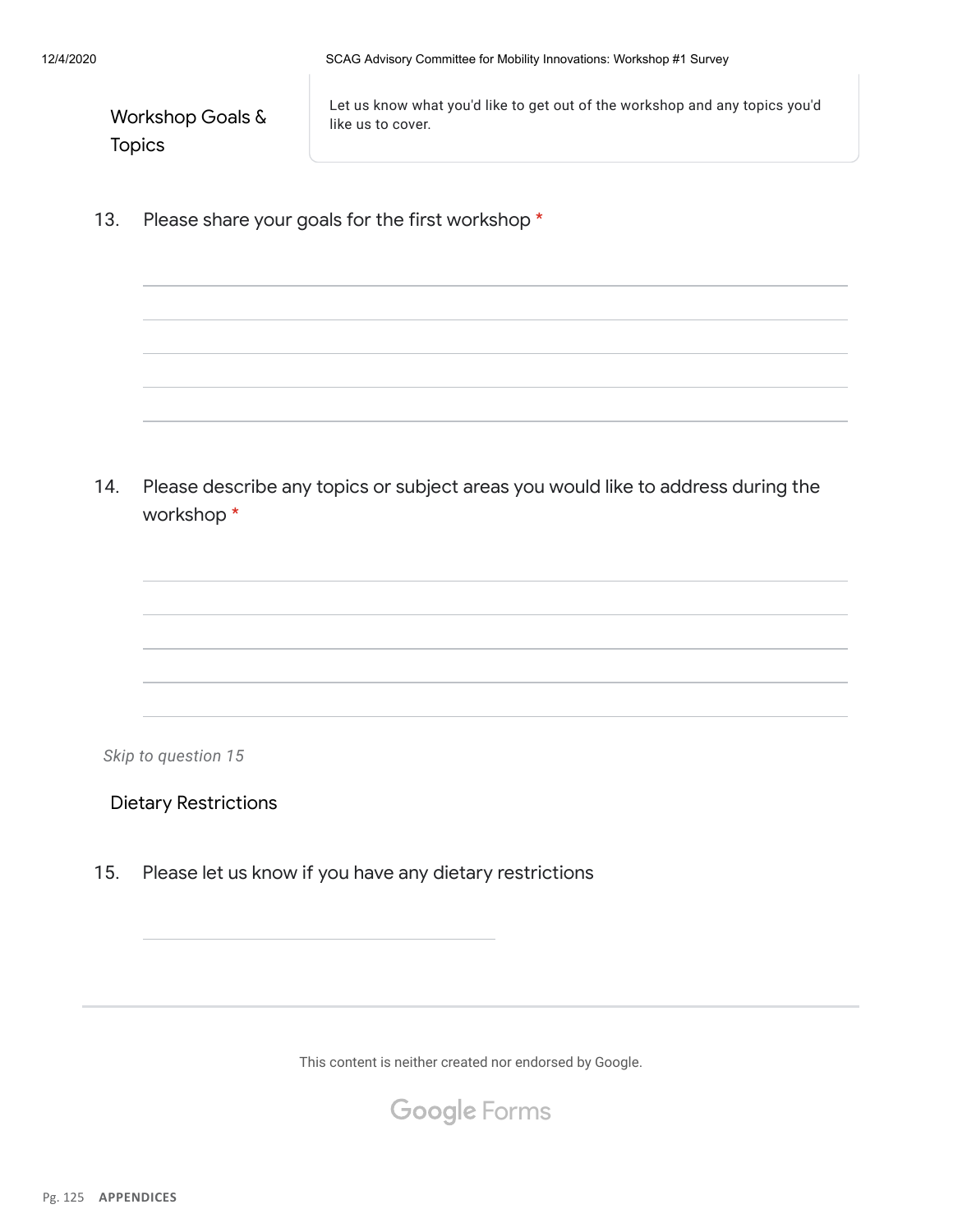## **SCAG Advisory Committee for Mobility** Innovations: Workshop #1 Follow-Up Survey

Thank you for attending our first workshop on Friday, February 14, 2020. Please respond to this survey to help us plan for Workshop #2 on Tuesday, March 3, 2020. You may to choose to keep your responses anonymous.

\* Required

1. Did the workshop meet your expectations? If so, how? If not, why not? \*

#### 2. What worked well during the workshop ? \*

This may include feedback on things like the meeting venue, topics covered, small group discussions, large group discussions, etc.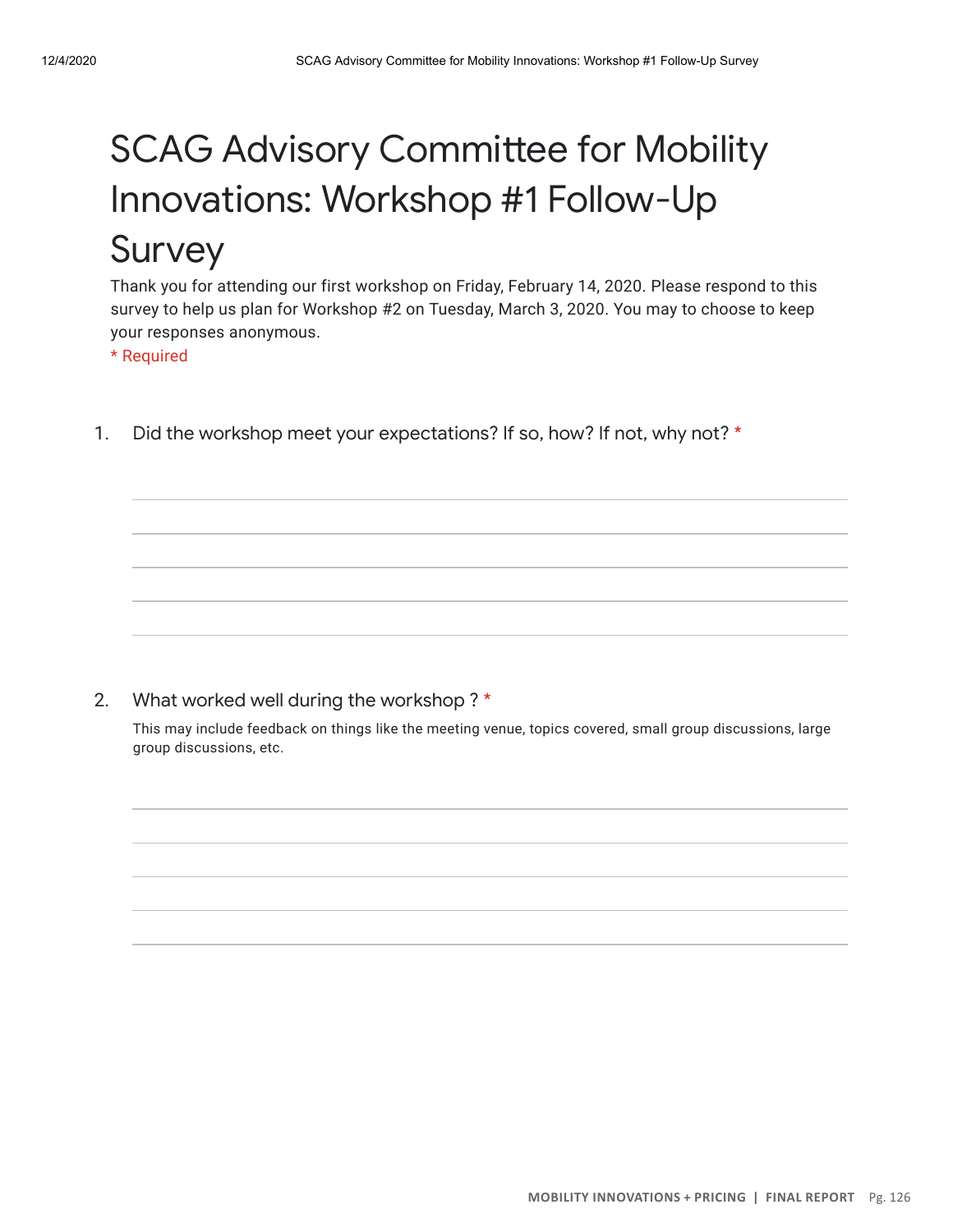3. What could be improved for the next workshop? \*

4. Are there topics or subjects that you'd like us to cover during workshop #2? \* As a reminder, the proposed goals for Workshop #2 are to (1) articulate equity concerns, (2) explore congestion pricing mitigation measures, and (3) surface opportunities for communities and agencies to adapt decision-making.

5. Is there any other feedback you'd like to share with SCAG and the workshop organizers?

6. If necessary, can we contact you about your survey responses?

*Mark only one oval.*



I'd like to remain anonymous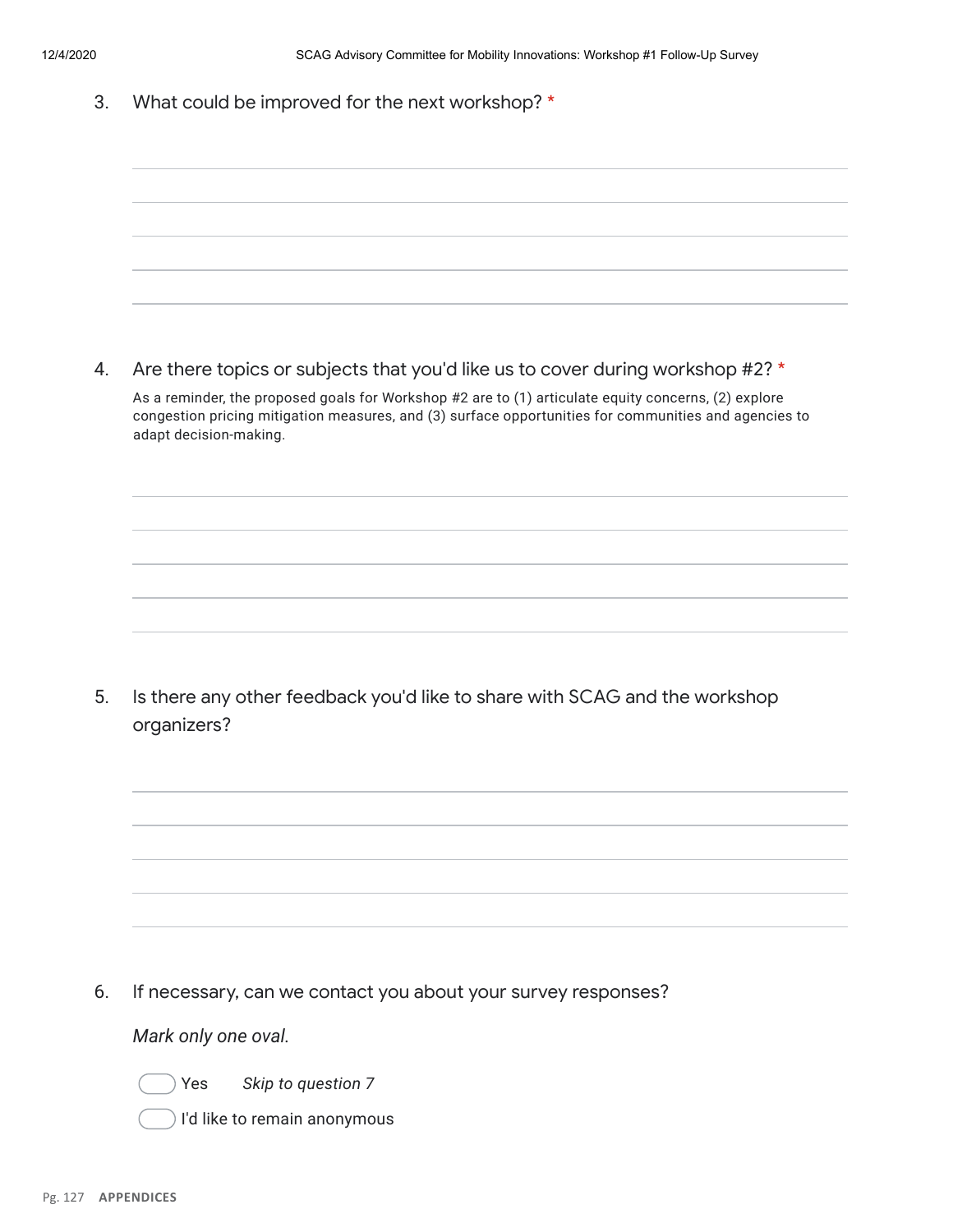**Contact** Information Thanks for agreeing to share your contact information. Please provide your name and email address.

#### 7. Name

8. Email

This content is neither created nor endorsed by Google.